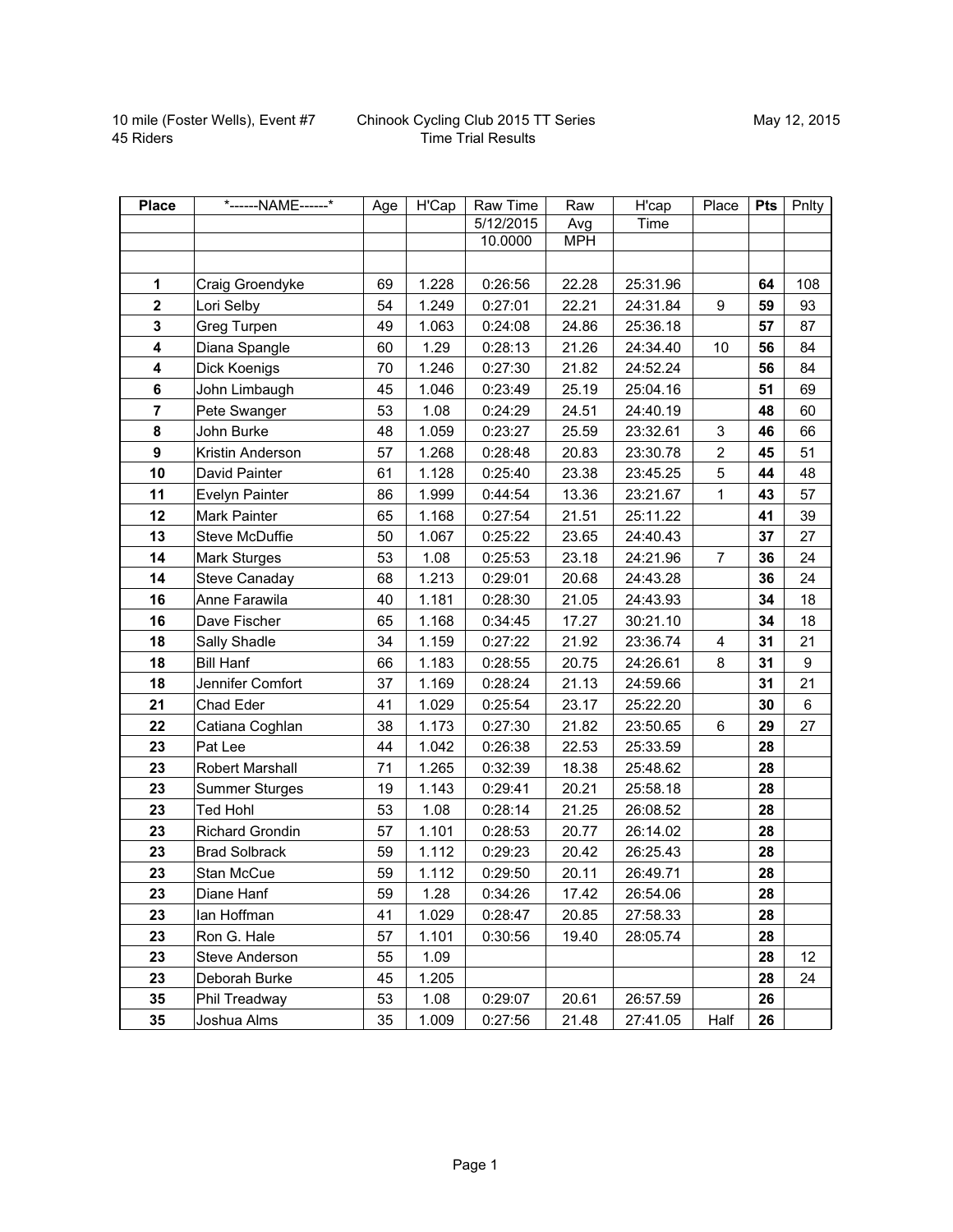## Chinook Cycling Club 2015 TT Series Time Trial Results

| 37 | <b>Porter Withers</b> | 15 | 1.095 |         |       |          | 25 | 15 |
|----|-----------------------|----|-------|---------|-------|----------|----|----|
| 38 | Missi Solbrack        | 55 | 1.255 | 0:31:30 | 19.05 | 25:05.98 | 24 |    |
| 38 | <b>Scott Sarber</b>   | 46 | 1.05  | 0:26:45 | 22.43 | 25:28.57 | 24 |    |
| 38 | Philip Nelson         | 43 | 1.038 | 0:27:33 | 21.78 | 26:32.49 | 24 |    |
| 38 | Tom Kirchner          | 67 | 1.198 | 0:32:57 | 18.21 | 27:30.25 | 24 |    |
| 38 | Andy Streibeck        | 26 | 1     | 0:30:39 | 19.58 | 31:27.00 | 24 | 24 |
| 38 | Alexis Atencio        | 15 | 1.223 |         |       |          | 24 |    |
| 38 | <b>Brad Atencio</b>   | 51 | 1.071 |         |       |          | 24 |    |
| 38 | Mike Larche           | 26 | 1     |         |       |          | 24 |    |
| 38 | Morgan Larche         | 25 | 1.143 |         |       |          | 24 |    |
| 38 | Keyon Maljai          | 34 | 1.006 |         |       |          | 24 |    |
| 38 | <b>Bill Pofahl</b>    | 64 | 1.154 |         |       |          | 24 |    |
| 38 | Diane Strycula        | 54 | 1.249 |         |       |          | 24 |    |
| 38 | Carolyn Sturges       | 50 | 1.229 |         |       |          | 24 |    |
| 51 | <b>Tim Elliott</b>    | 63 | 1.145 |         |       |          | 22 | 30 |
| 51 | Steve Hanson          | 43 | 1.038 |         |       |          | 22 | 6  |
| 53 | <b>Aaron Stites</b>   | 39 | 1.021 | 0:24:22 | 24.62 | 24:39.93 | 20 | 24 |
| 53 | John MacArthur        | 51 | 1.071 | 0:27:23 | 21.91 | 25:34.08 | 20 |    |
| 53 | <b>Barry Nichols</b>  | 42 | 1.033 | 0:30:19 | 19.79 | 29:20.89 | 20 |    |
| 53 | Navindra Gunawardena  | 33 | 1.003 |         |       |          | 20 |    |
| 53 | <b>Brian Schur</b>    | 42 | 1.033 |         |       |          | 20 |    |
| 53 | Leah Swanger          | 50 | 1.229 |         |       |          | 20 |    |
| 59 | Tom Owen              | 59 | 1.112 | 0:30:43 | 19.53 | 27:37.37 | 16 |    |
| 59 | Paul Meier            | 62 | 1.137 | 0:32:17 | 18.59 | 28:23.61 | 16 |    |
| 59 | <b>Jack Elliott</b>   | 14 | 1.145 | 0:32:56 | 18.22 | 28:45.76 | 16 |    |
| 59 | <b>Becky Bechtold</b> | 70 | 1.436 | 0:45:15 | 13.26 | 31:30.67 | 16 |    |
| 59 | Florence Kirchner     | 68 | 1.397 |         |       |          | 16 |    |
| 59 | Wendy Owen            | 56 | 1.261 |         |       |          | 16 |    |
| 59 | Jon Page              | 53 | 1.08  |         |       |          | 16 |    |
| 66 | Peter Archambault     | 44 | 1.042 |         |       |          | 13 | 3  |
| 67 | Darrel Brown          | 35 | 1.009 |         |       |          | 12 |    |
| 67 | Ron D. Hale           | 56 | 1.095 |         |       |          | 12 |    |
| 67 | Chris Johnson         | 39 | 1.021 |         |       |          | 12 |    |
| 67 | Linda McLean          | 59 | 1.28  |         |       |          | 12 |    |
| 67 | Mark McLean           | 60 | 1.12  |         |       |          | 12 |    |
| 67 | Michael Mealer        | 35 | 1.009 |         |       |          | 12 |    |
| 67 | JimaLee Painter       | 61 | 1.3   |         |       |          | 12 |    |
| 67 | Jim Willis            | 45 | 1.046 |         |       |          | 12 |    |
| 75 | Shari Elliott         | 47 | 1.214 |         |       |          | 8  |    |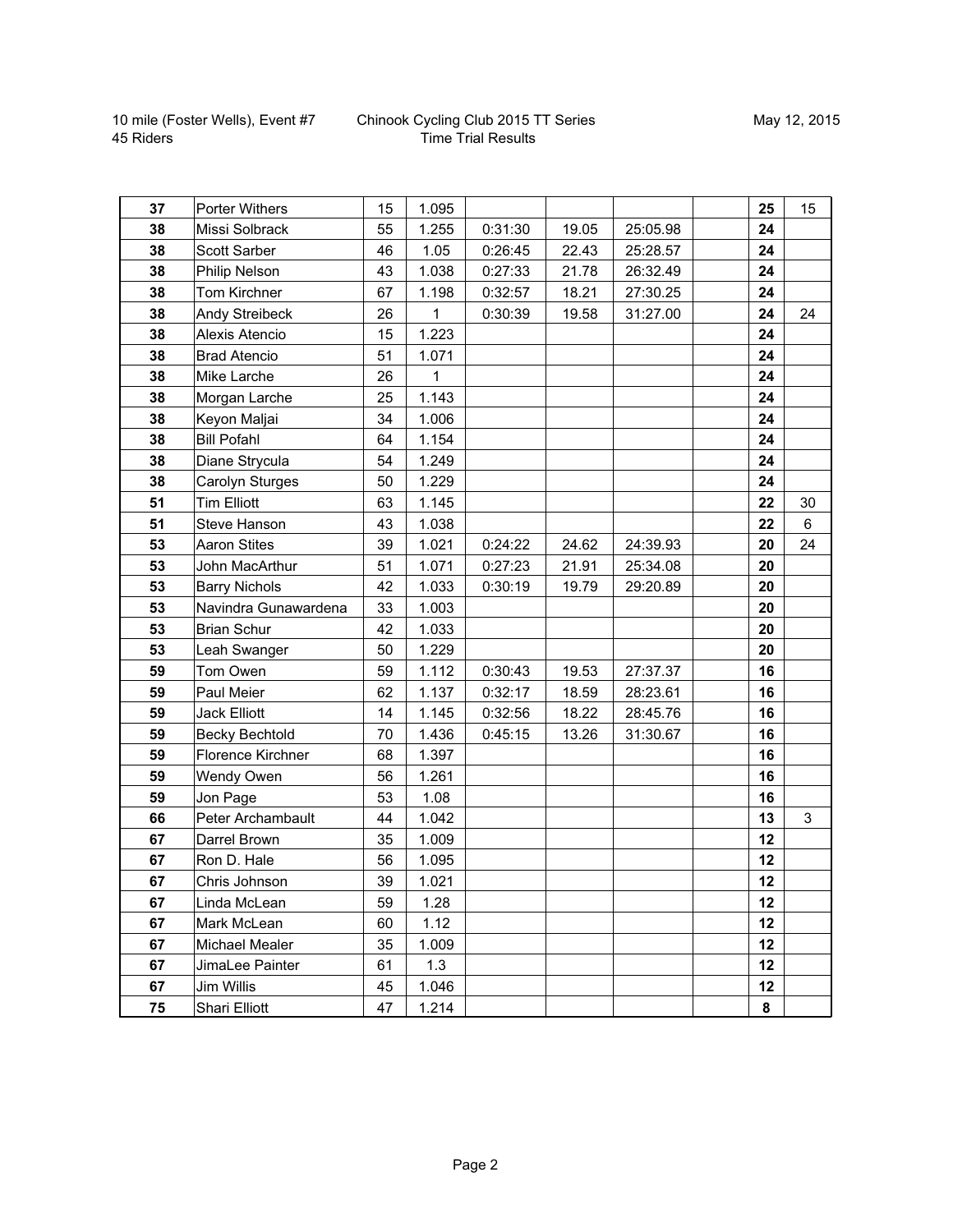| 75 | Lewis Kenworthy        | 58 | 1.106 |         |       |          | 8 |  |
|----|------------------------|----|-------|---------|-------|----------|---|--|
| 75 | Erin Plumb             | 42 | 1.19  |         |       |          | 8 |  |
| 75 | <b>Torka Poet</b>      | 49 | 1.224 |         |       |          | 8 |  |
| 75 | Luke Sturges           | 13 | 1.2   |         |       |          | 8 |  |
| 75 | Montana Sturges        | 21 |       |         |       |          | 8 |  |
| 75 | <b>Abigail Withers</b> | 14 | 1.272 |         |       |          | 8 |  |
| 82 | <b>Robert Bartol</b>   | 47 | 1.054 | 0:27:50 | 21.56 | 26:24.44 | 4 |  |
| 82 | <b>April Ottey</b>     | 49 | 1.224 | 0:34:10 | 17.56 | 27:54.84 | 4 |  |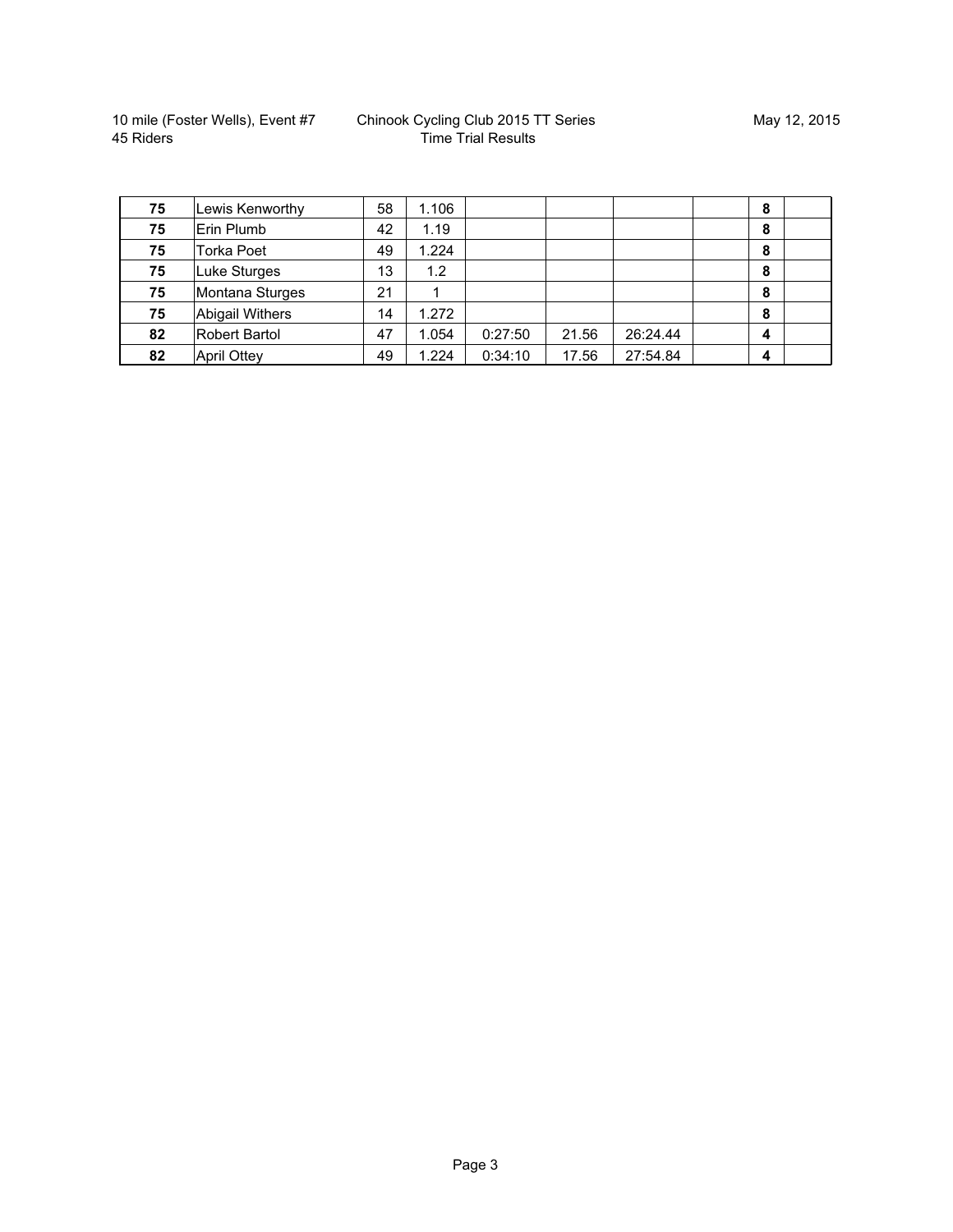| *------NAME------*     | Age | H'Cap | Raw Time  | Raw        | H'cap       | Place          | Pts | Pnlty |
|------------------------|-----|-------|-----------|------------|-------------|----------------|-----|-------|
|                        |     |       | 5/12/2015 | Avg        | <b>Time</b> |                |     |       |
|                        |     |       | 10.0000   | <b>MPH</b> |             |                |     |       |
|                        |     |       |           |            |             |                |     |       |
| Evelyn Painter         | 86  | 1.999 | 0:44:54   | 13.36      | 23:21.67    | 1              | 43  | 57    |
| Kristin Anderson       | 57  | 1.268 | 0:28:48   | 20.83      | 23:30.78    | $\overline{2}$ | 45  | 51    |
| John Burke             | 48  | 1.059 | 0:23:27   | 25.59      | 23:32.61    | 3              | 46  | 66    |
| Sally Shadle           | 34  | 1.159 | 0:27:22   | 21.92      | 23:36.74    | 4              | 31  | 21    |
| David Painter          | 61  | 1.128 | 0:25:40   | 23.38      | 23:45.25    | 5              | 44  | 48    |
| Catiana Coghlan        | 38  | 1.173 | 0:27:30   | 21.82      | 23:50.65    | 6              | 29  | 27    |
| <b>Mark Sturges</b>    | 53  | 1.08  | 0:25:53   | 23.18      | 24:21.96    | $\overline{7}$ | 36  | 24    |
| <b>Bill Hanf</b>       | 66  | 1.183 | 0:28:55   | 20.75      | 24:26.61    | 8              | 31  | 9     |
| Lori Selby             | 54  | 1.249 | 0:27:01   | 22.21      | 24:31.84    | 9              | 59  | 93    |
| Diana Spangle          | 60  | 1.29  | 0:28:13   | 21.26      | 24:34.40    | 10             | 56  | 84    |
| <b>Aaron Stites</b>    | 39  | 1.021 | 0:24:22   | 24.62      | 24:39.93    |                | 20  | 24    |
| Pete Swanger           | 53  | 1.08  | 0:24:29   | 24.51      | 24:40.19    |                | 48  | 60    |
| Steve McDuffie         | 50  | 1.067 | 0:25:22   | 23.65      | 24:40.43    |                | 37  | 27    |
| Steve Canaday          | 68  | 1.213 | 0:29:01   | 20.68      | 24:43.28    |                | 36  | 24    |
| Anne Farawila          | 40  | 1.181 | 0:28:30   | 21.05      | 24:43.93    |                | 34  | 18    |
| Dick Koenigs           | 70  | 1.246 | 0:27:30   | 21.82      | 24:52.24    |                | 56  | 84    |
| Jennifer Comfort       | 37  | 1.169 | 0:28:24   | 21.13      | 24:59.66    |                | 31  | 21    |
| John Limbaugh          | 45  | 1.046 | 0:23:49   | 25.19      | 25:04.16    |                | 51  | 69    |
| Missi Solbrack         | 55  | 1.255 | 0:31:30   | 19.05      | 25:05.98    |                | 24  |       |
| Mark Painter           | 65  | 1.168 | 0:27:54   | 21.51      | 25:11.22    |                | 41  | 39    |
| Chad Eder              | 41  | 1.029 | 0:25:54   | 23.17      | 25:22.20    |                | 30  | 6     |
| Scott Sarber           | 46  | 1.05  | 0:26:45   | 22.43      | 25:28.57    |                | 24  |       |
| Craig Groendyke        | 69  | 1.228 | 0:26:56   | 22.28      | 25:31.96    |                | 64  | 108   |
| Pat Lee                | 44  | 1.042 | 0:26:38   | 22.53      | 25:33.59    |                | 28  |       |
| John MacArthur         | 51  | 1.071 | 0:27:23   | 21.91      | 25:34.08    |                | 20  |       |
| Greg Turpen            | 49  | 1.063 | 0:24:08   | 24.86      | 25:36.18    |                | 57  | 87    |
| Robert Marshall        | 71  | 1.265 | 0:32:39   | 18.38      | 25:48.62    |                | 28  |       |
| <b>Summer Sturges</b>  | 19  | 1.143 | 0:29:41   | 20.21      | 25:58.18    |                | 28  |       |
| <b>Ted Hohl</b>        | 53  | 1.08  | 0:28:14   | 21.25      | 26:08.52    |                | 28  |       |
| <b>Richard Grondin</b> | 57  | 1.101 | 0:28:53   | 20.77      | 26:14.02    |                | 28  |       |
| Robert Bartol          | 47  | 1.054 | 0:27:50   | 21.56      | 26:24.44    |                | 4   |       |
| <b>Brad Solbrack</b>   | 59  | 1.112 | 0:29:23   | 20.42      | 26:25.43    |                | 28  |       |
| Philip Nelson          | 43  | 1.038 | 0:27:33   | 21.78      | 26:32.49    |                | 24  |       |
| Stan McCue             | 59  | 1.112 | 0:29:50   | 20.11      | 26:49.71    |                | 28  |       |
| Diane Hanf             | 59  | 1.28  | 0:34:26   | 17.42      | 26:54.06    |                | 28  |       |
| Phil Treadway          | 53  | 1.08  | 0:29:07   | 20.61      | 26:57.59    |                | 26  |       |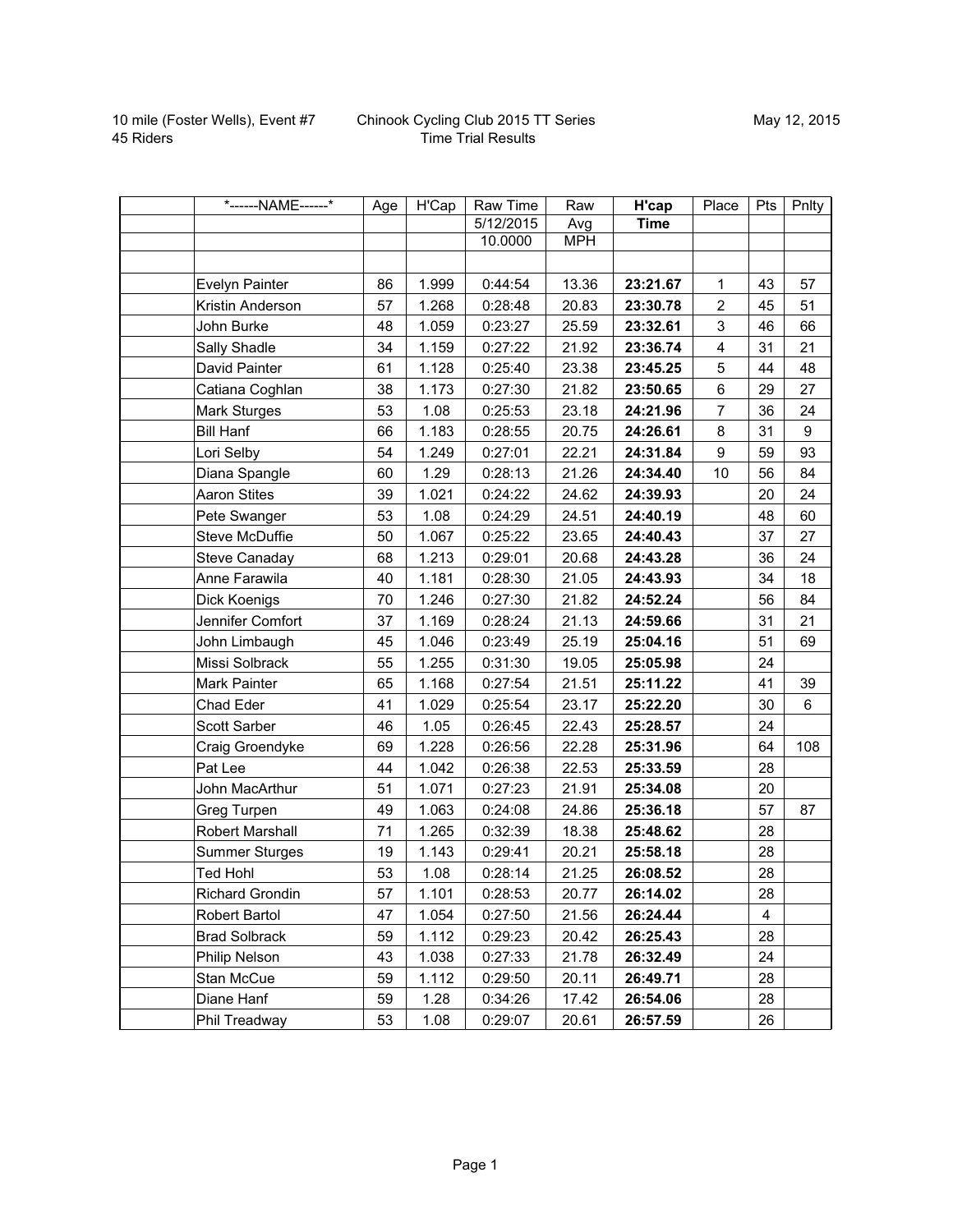## Chinook Cycling Club 2015 TT Series Time Trial Results

| Tom Kirchner          | 67 | 1.198 | 0:32:57 | 18.21 | 27:30.25 |      | 24             |                |
|-----------------------|----|-------|---------|-------|----------|------|----------------|----------------|
| Tom Owen              | 59 | 1.112 | 0:30:43 | 19.53 | 27:37.37 |      | 16             |                |
| Joshua Alms           | 35 | 1.009 | 0:27:56 | 21.48 | 27:41.05 | Half | 26             |                |
| <b>April Ottey</b>    | 49 | 1.224 | 0:34:10 | 17.56 | 27:54.84 |      | $\overline{4}$ |                |
| lan Hoffman           | 41 | 1.029 | 0:28:47 | 20.85 | 27:58.33 |      | 28             |                |
| Ron G. Hale           | 57 | 1.101 | 0:30:56 | 19.40 | 28:05.74 |      | 28             |                |
| Paul Meier            | 62 | 1.137 | 0:32:17 | 18.59 | 28:23.61 |      | 16             |                |
| <b>Jack Elliott</b>   | 14 | 1.145 | 0:32:56 | 18.22 | 28:45.76 |      | 16             |                |
| <b>Barry Nichols</b>  | 42 | 1.033 | 0:30:19 | 19.79 | 29:20.89 |      | 20             |                |
| Dave Fischer          | 65 | 1.168 | 0:34:45 | 17.27 | 30:21.10 |      | 34             | 18             |
| Andy Streibeck        | 26 | 1     | 0:30:39 | 19.58 | 31:27.00 |      | 24             | 24             |
| <b>Becky Bechtold</b> | 70 | 1.436 | 0:45:15 | 13.26 | 31:30.67 |      | 16             |                |
| <b>Steve Anderson</b> | 55 | 1.09  |         |       |          |      | 28             | 12             |
| Deborah Burke         | 45 | 1.205 |         |       |          |      | 28             | 24             |
| Porter Withers        | 15 | 1.095 |         |       |          |      | 25             | 15             |
| Alexis Atencio        | 15 | 1.223 |         |       |          |      | 24             |                |
| <b>Brad Atencio</b>   | 51 | 1.071 |         |       |          |      | 24             |                |
| Mike Larche           | 26 | 1     |         |       |          |      | 24             |                |
| Morgan Larche         | 25 | 1.143 |         |       |          |      | 24             |                |
| Keyon Maljai          | 34 | 1.006 |         |       |          |      | 24             |                |
| <b>Bill Pofahl</b>    | 64 | 1.154 |         |       |          |      | 24             |                |
| Diane Strycula        | 54 | 1.249 |         |       |          |      | 24             |                |
| Carolyn Sturges       | 50 | 1.229 |         |       |          |      | 24             |                |
| <b>Tim Elliott</b>    | 63 | 1.145 |         |       |          |      | 22             | 30             |
| Steve Hanson          | 43 | 1.038 |         |       |          |      | 22             | $6\phantom{a}$ |
| Navindra Gunawardena  | 33 | 1.003 |         |       |          |      | 20             |                |
| <b>Brian Schur</b>    | 42 | 1.033 |         |       |          |      | 20             |                |
| Leah Swanger          | 50 | 1.229 |         |       |          |      | 20             |                |
| Florence Kirchner     | 68 | 1.397 |         |       |          |      | 16             |                |
| Wendy Owen            | 56 | 1.261 |         |       |          |      | 16             |                |
| Jon Page              | 53 | 1.08  |         |       |          |      | 16             |                |
| Peter Archambault     | 44 | 1.042 |         |       |          |      | 13             | 3              |
| Darrel Brown          | 35 | 1.009 |         |       |          |      | 12             |                |
| Ron D. Hale           | 56 | 1.095 |         |       |          |      | 12             |                |
| Chris Johnson         | 39 | 1.021 |         |       |          |      | 12             |                |
| Linda McLean          | 59 | 1.28  |         |       |          |      | 12             |                |
| Mark McLean           | 60 | 1.12  |         |       |          |      | 12             |                |
| <b>Michael Mealer</b> | 35 | 1.009 |         |       |          |      | 12             |                |
| JimaLee Painter       | 61 | 1.3   |         |       |          |      | 12             |                |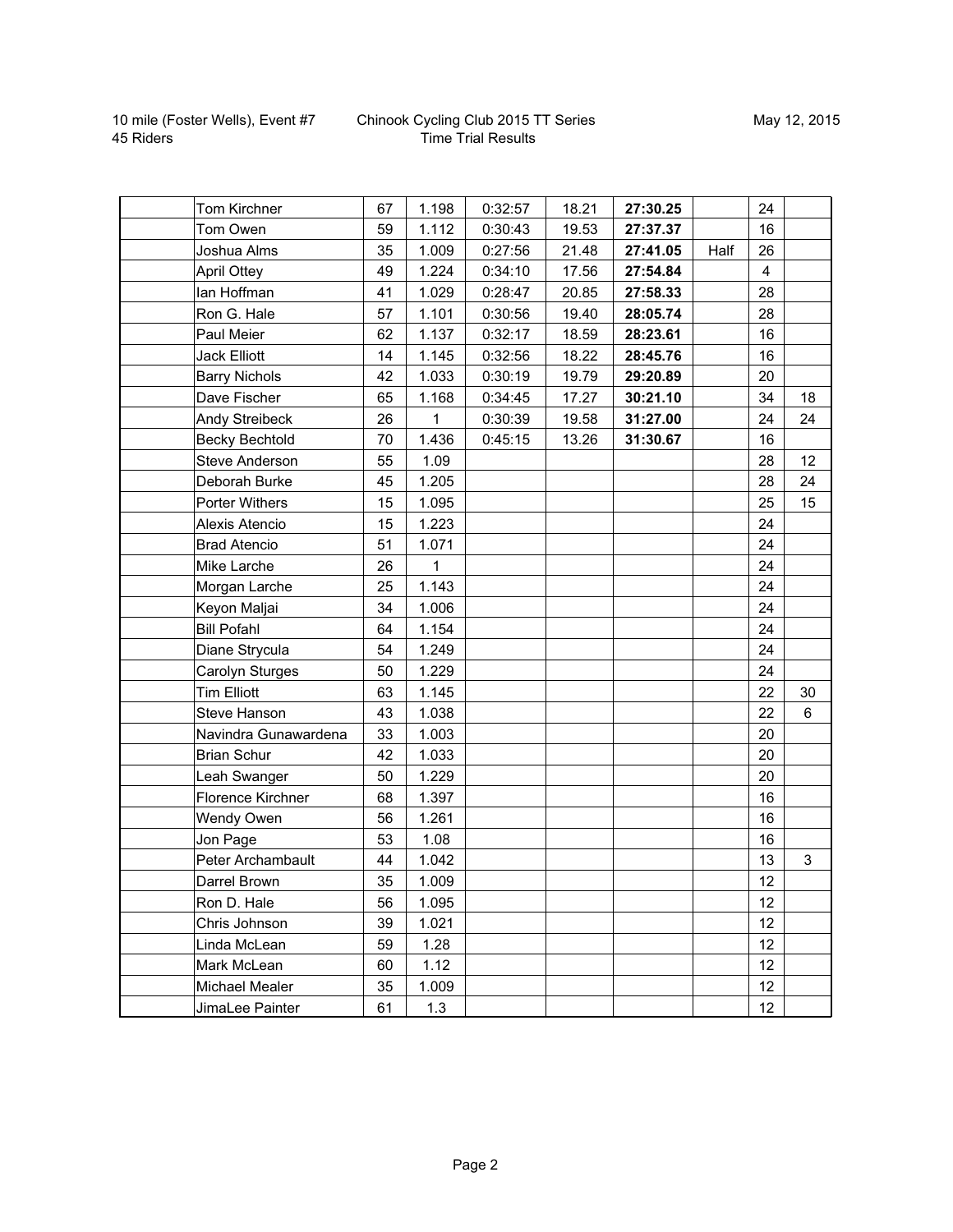| Jim Willis             | 45 | 1.046 |  |  | 12 |  |
|------------------------|----|-------|--|--|----|--|
| Shari Elliott          | 47 | 1.214 |  |  | 8  |  |
| Lewis Kenworthy        | 58 | 1.106 |  |  | 8  |  |
| Erin Plumb             | 42 | 1.19  |  |  | 8  |  |
| <b>Torka Poet</b>      | 49 | 1.224 |  |  | 8  |  |
| Luke Sturges           | 13 | 1.2   |  |  | 8  |  |
| Montana Sturges        | 21 |       |  |  | 8  |  |
| <b>Abigail Withers</b> | 14 | .272  |  |  | 8  |  |